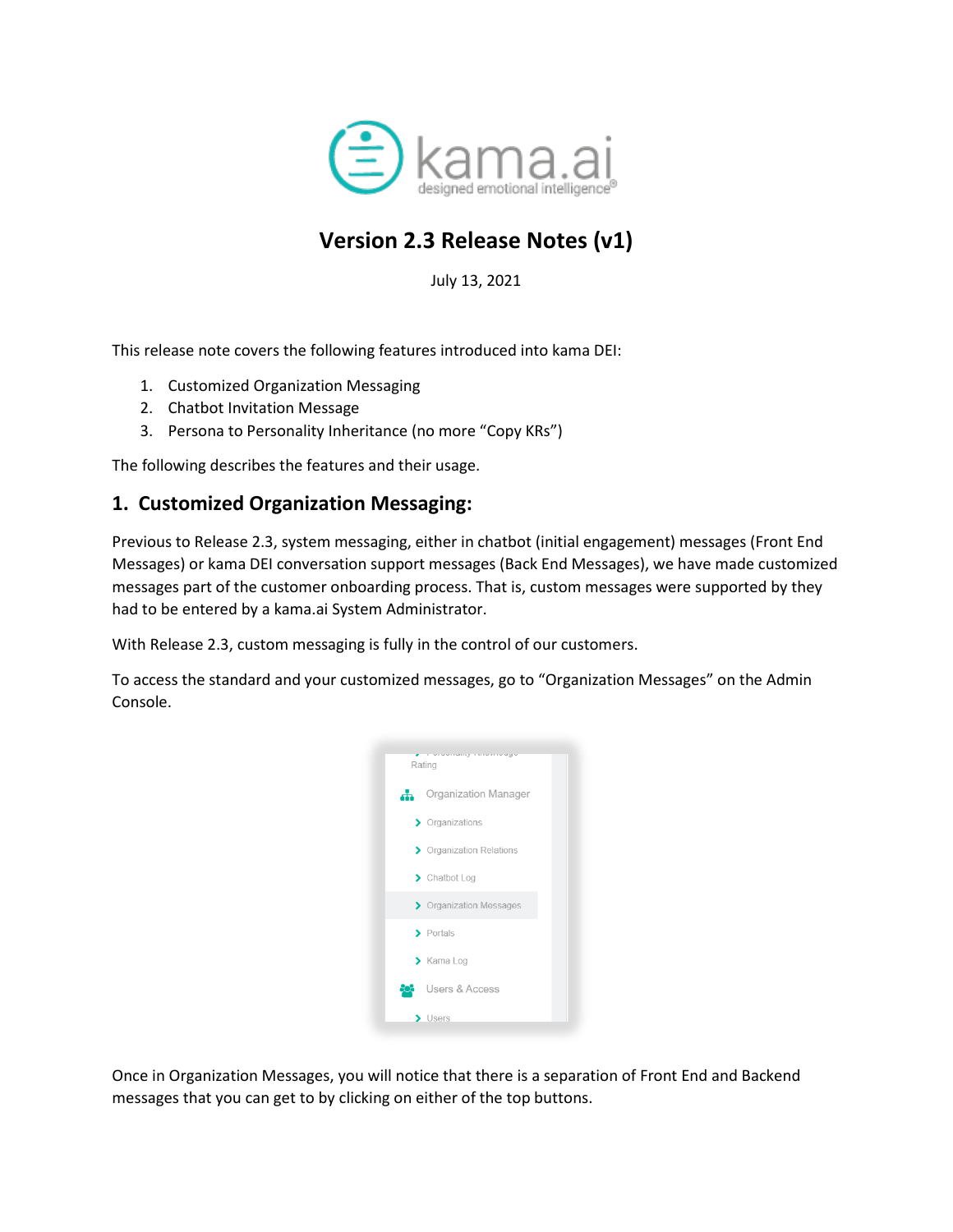#### **≫ ORGANIZATION MESSAGES**

|                        |                     | <b>Front-End Messages</b>     | <b>Back-End Messages</b>                                                                                                                  |                     |              |
|------------------------|---------------------|-------------------------------|-------------------------------------------------------------------------------------------------------------------------------------------|---------------------|--------------|
|                        |                     |                               | Kama.AI<br>Search<br>$\check{ }$                                                                                                          |                     |              |
| <b>Name</b>            | <b>Organization</b> | <b>Description</b>            | <b>Message</b>                                                                                                                            | Languages           |              |
| <b>Didn't Register</b> | <b>KAMA-DEI</b>     | <b>Didn't Register</b>        | Sorry! Please come back again soon and have a good day.                                                                                   | en                  | $\checkmark$ |
| footer-phone-back2     | <b>KAMA-DEI</b>     | footer-phone-back2            | {"response": {"message": "Thank you! We will contact you according to your<br>instructions.", "answers": [], "type": "text", "state": 0}} | en                  | v            |
| <b>User notes Yes</b>  | <b>KAMA-DEI</b>     | User notes Yes                | Please include any additional details you would like sent to us along with the<br>chat log.                                               | en                  | $\checkmark$ |
| Term not found         | <b>KAMA-DEI</b>     | Term not found                | I'm sorry, I don't understand []. Please consider rephrasing.                                                                             | en                  | v            |
| invitation message     | Kama.AI             | chatbot invitation<br>message |                                                                                                                                           | en                  | v            |
| ServiceMailbox         | Kama Al             | ServiceMailbox                | inquiries@kama-dei.com                                                                                                                    | $\rho$ n            | $\checkmark$ |
| Greeting1              | Kama.AI             | Greeting1                     | Hello, I'm Kady, your kama.ai Virtual Assistant.                                                                                          | en                  |              |
| Greeting <sub>2</sub>  | Kama.AI             | Greeting <sub>2</sub>         | We take your privacy very seriously - our Privacy Policy is available at the<br>link below.<br><b>Privacy Policy</b>                      | Fdit<br>en<br>Reset |              |

Also, in the screen above, you can see for organization kama.ai, like your organization, you may have a mix of KAMA-DEI messages and [YourOrg] messages for both Front-End and Back-End messages.

When a message for your organization shows as "KAMA-DEI" as the Organization, it means you are using the default message for the purpose outlined by the Description. If you choose to "Edit" that message using the smart-menu pull-down on the right, you will be creating a custom message for your Organization.

If you want to go back to the KAMA-DEI default message, you can "Reset" the message and you will be informed that you will be returning to the default message.

| DEI default |    | This will reset the message to the Kama- |
|-------------|----|------------------------------------------|
|             |    |                                          |
|             | OK | Cancel                                   |

You are free to customize it for your organization again at any time.

 $\bullet$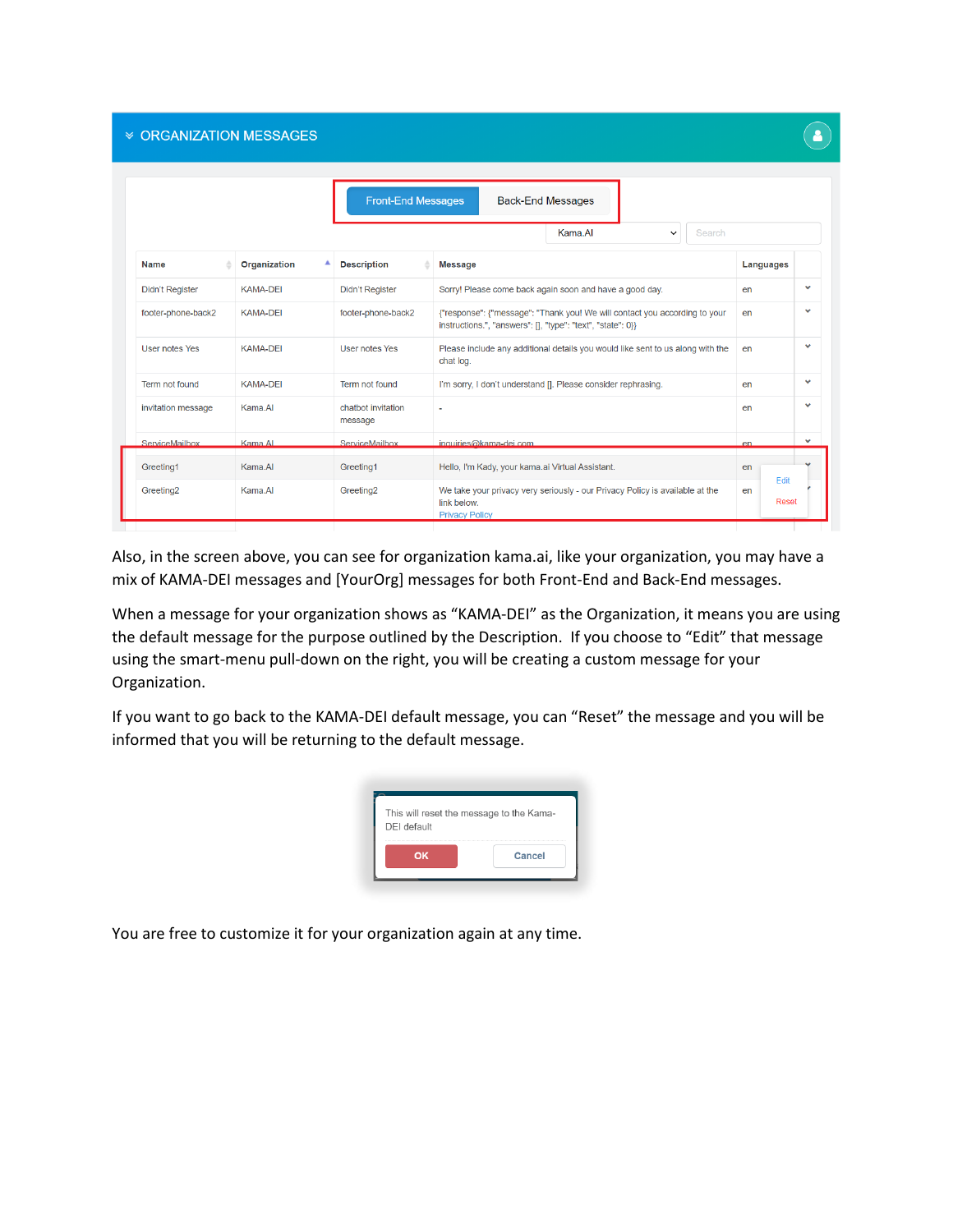## **2. Chatbot Invitation Message**

Previous to this release, enterprises running kama DEI had no option to invite users into the chatbot to engage the consumer further. With the introduction of "Chatbot Invitation Message", Organizations have the opportunity to set this special Front-End message to something other than the default blank message to engage users to enter the chatbot.

| <b>Name</b>                                    |                            |
|------------------------------------------------|----------------------------|
| invitation message                             |                            |
| Organization                                   |                            |
| Kama, Al                                       | $\check{ }$                |
| Description                                    |                            |
| chatbot invitation message                     |                            |
| Type                                           |                            |
| Text                                           | $\checkmark$               |
| Message                                        | <b>English</b>             |
| C'mon in. We value your time and want to help! |                            |
|                                                |                            |
|                                                |                            |
|                                                | Allow Empty Message<br>Off |
| <b>Cancel</b>                                  | <b>Save Item</b>           |

You can follow these simple steps to create your chatbot invitation message.

- 1. Locate 'chatbot invitation message' in Front-End Messages
- 2. Edit the KAMA-DEI chatbot invitation message by inserting your invitation in the "Message" field
- 3. Select "Save Item".
- 4. Once the chatbot is reloaded on your browser to accept the new JavaScript, it will prompt users:
	- a. after 5 seconds of being on the page or
	- b. when users hover over the chatbot icon or message area.

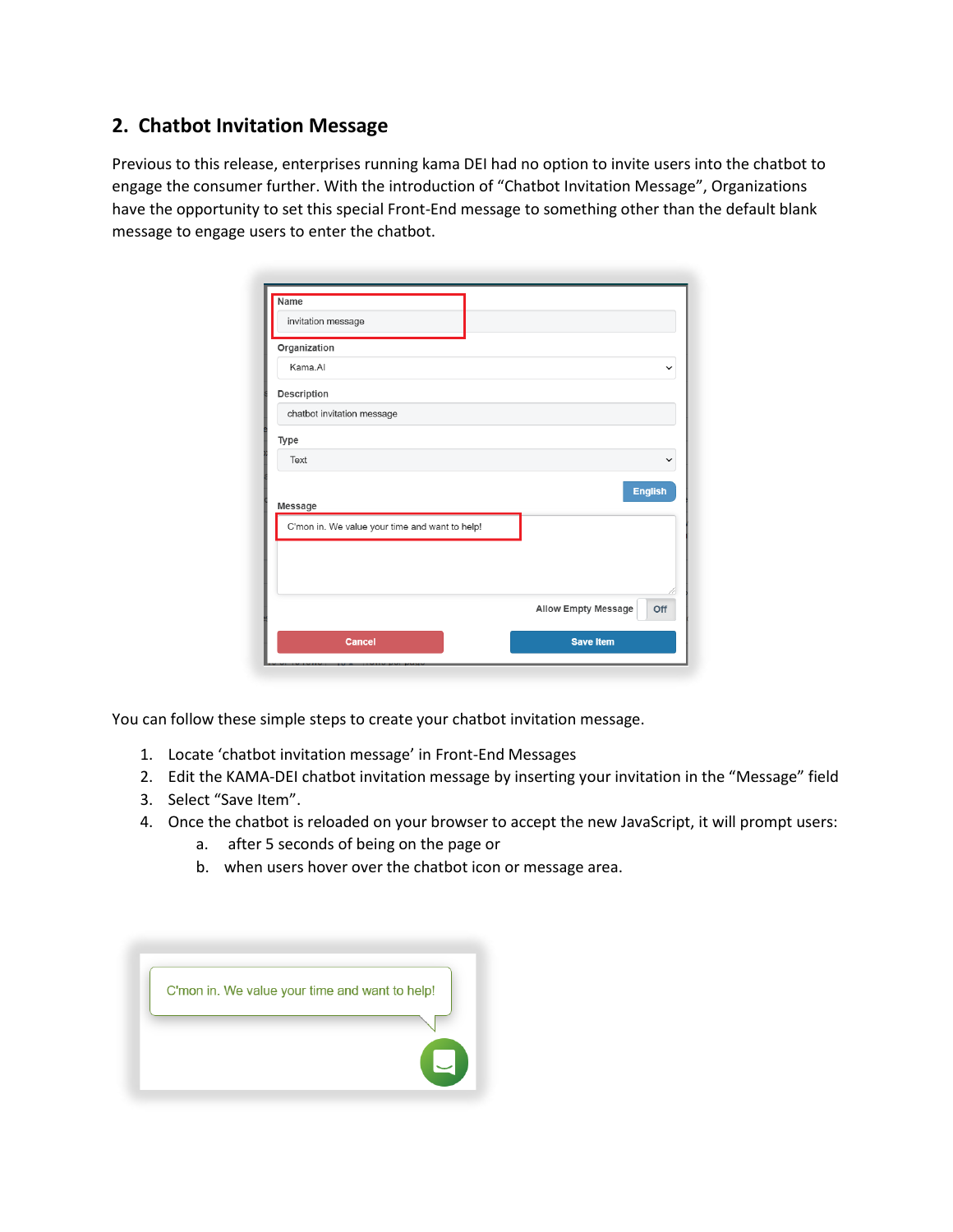To revert back to no chatbot invitation you can either delete your message using the Front-End Message editor or you can "Reset" the chatbot invitation message back to the (blank) KAMA-DEI default message.

# **3. Persona to Personality Inheritance (No more "Copy KRs")**

A very important update has been added to kama DEI to address scalability when gaining many Consumer Users for an Organization.

Previous to Version 2.3, every new user engaging with kama DEI was provided a full copy of the rated Knowledge Record data. That is, the Knowledge Records themselves were not copied for a new user/Personality but the ratings of every Knowledge Record was copied to that new Personality. While just the ratings don't take up significant storage space, it was very much redundant data that existed for every user.

Knowledge Management was also an issue: as new information was added to your primary Persona (to be later copied to Personalities), the Knowledge Manager working in kama DEI would have to remember to "Copy KRs" on the Personality Knowledge Rating screen so that those Persona changes would be propagated to all the Users/Personalities that were previously created from that Persona.

With the introduction of Persona to Personality Inheritance in Version 2.3, this is no longer a requirement.

The operation of Persona to Personality Inheritance at a high level is as follows:

- 1. Knowledge Rating is done at the default Persona level as was normally done.
- 2. When a new user registers with kama DEI, using email registration or using (hidden) IP address or other registration in the background, the user is still given a new Personality
- 3. The new Personality will use all of the default Personality Knowledge Ratings from the Persona where they have not been changed for the User/Personality
- 4. Where the Personality Knowledge Ratings for an individual user is changed through a Value Rating Question, or any other means, that record ONLY will be personalized for that Personality.

Using the new approach, the vast majority of information will be common to all users for your organization and only a very small amount of information will be personalized for the user and added to their specific Personality profile.

In the screenshot below, you can see that all of the records for "Maddy" at kama.ai are the default messages adopted from the Persona EXCEPT FOR "acetylsalicylic acid can reduce headache", which has been personalized for Maddy. The personalization is indicated by a check mark in the "Personalized" column of the Personality Knowledge Rating Screen.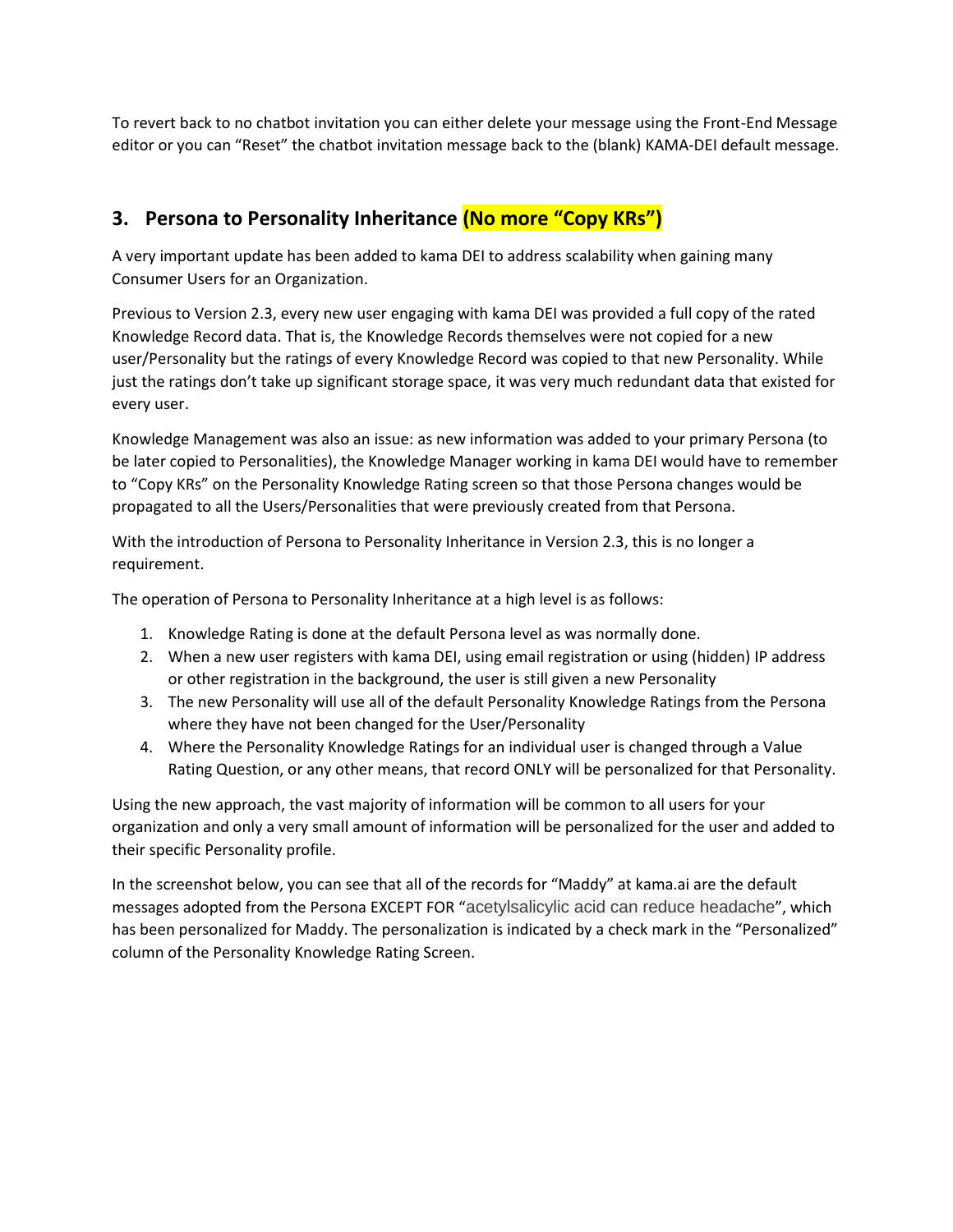#### **≫ PERSONALITY KNOWLEDGE RATING**

|             |                                                  |        |                        |                    | Show All $\bullet$ Solution $\circ$ Problem $\circ$ |              |
|-------------|--------------------------------------------------|--------|------------------------|--------------------|-----------------------------------------------------|--------------|
|             | <b>Add Knowledge Records</b><br><b>Copy KRS</b>  | Search |                        |                    | clear search                                        | Ø            |
| $\Box$      | <b>Knowledge Record</b>                          | ▲      | <b>Created</b>         | <b>Net Rating</b>  | Personalized                                        |              |
| ÷<br>◡      | 7UP is a type of soft drink                      |        | 2019-09-30<br>15:13:45 | solution           |                                                     | v            |
| $\Box$<br>٠ | acetylsalicylic acid can reduce headache         |        | 2019-09-30<br>15:13:46 | solution           | ✓                                                   | v            |
| $\Box$<br>÷ | acetylsalicylic acid can reduce toothache        |        | 2019-09-30<br>15:13:46 | solution           |                                                     | $\checkmark$ |
| ÷<br>U      | acid is a member of noun                         |        | 2019-09-30<br>15:13:47 | problem            |                                                     | $\checkmark$ |
| u<br>÷      | Advil can reduce toothache                       |        | 2019-09-30<br>15:13:46 | solution           |                                                     | $\checkmark$ |
| ÷<br>u      | Advil Cold and Sinus Plus can reduce common cold |        | 2019-09-30<br>15:13:46 | solution           |                                                     | $\checkmark$ |
| ٠           | air conditioning can reduce hot                  |        | 2019-09-30<br>15:13:46 | solution           |                                                     | v            |
| $\Box$      | Alberta Card<br><b>Service Controllers</b>       |        | 3040.00.30             | and the other con- |                                                     |              |

The same occurs for "Personality Values"; all value ratings for a new Personality will be inherited from the your chatbot's assigned Persona until values have been changed by the user through an optional Value Rating Question inserted into a conversation, or when it is changed by a Kama-DEI enterprise user on behalf of a Consumer User.

#### **Resetting a Personality Knowledge Rating or a Personality Knowledge Rating**

When a Personality Knowledge Rating or a Personality Value has been Personalized for a Consumer User, through any means, it may be "Reset" using the smart-menu pull-down on the right of any record.

|   |   | <b>Add Knowledge Records</b> | <b>Copy KRS</b>                           | Search |                        |                   | clear search | Ø            |
|---|---|------------------------------|-------------------------------------------|--------|------------------------|-------------------|--------------|--------------|
|   | C | <b>Knowledge Record</b>      |                                           | ▴      | <b>Created</b>         | <b>Net Rating</b> | Personalized |              |
| ٠ |   | 7UP is a type of soft drink  |                                           |        | 2019-09-30<br>15:13:45 | solution          |              | $\checkmark$ |
| ٠ |   |                              | acetylsalicylic acid can reduce headache  |        | 2021-07-13<br>14.03.37 | solution          | Reset        |              |
| ٠ |   |                              | acetylsalicylic acid can reduce toothache |        | 2019-09-30<br>15:13:46 | solution          | Copy         |              |
| ٠ |   | acid is a member of noun     |                                           |        | 2019-09-30<br>15:13:47 | problem           |              | $\checkmark$ |

When a Personality Knowledge Rating or Personality Value Rating is Reset, it is not removed from the Personality but it is no longer Personalized for that Personality. The rating will revert to the setting that is inherited from the Persona.

**NOTE: When adding rated KRs Problem and Solutions to a Persona, you always had to remember to use the "Copy KR" function to propagate changes to the pre-existing Personalities produced from that Persona. THIS FUNCTION IS NO LONGER REQUIRED. It is achieved automatically by the new**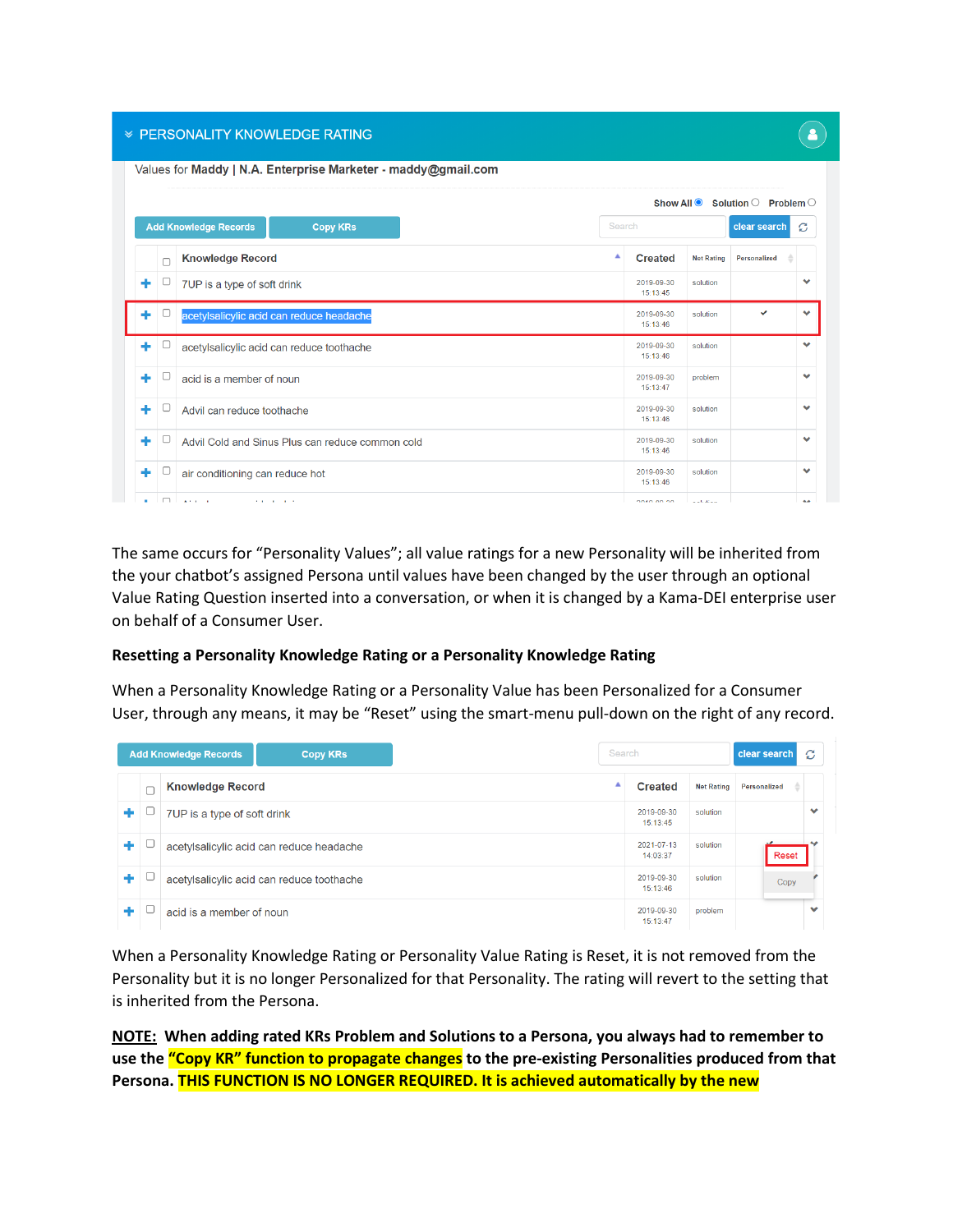**Persona/Personality Inheritance Function.** The "Copy KR" button still exists but it exists for other purposes that are still valid but only in special cases.

### **kama DEI Legacy Data and Data Migration Issues**

#### **Note Regarding Legacy Customized Messages:**

kama DEI has always supported custom Organization messages for the Front-End and Back-End. However, previously, this has been done as a consultation process as part of the onboarding process or implementation projects.

The kama.ai team has taken every effort to migrate your customized messages to the new org-editable design but oversights can be possible. If you notice that what you previously had as a customized message has been replaced by the default KAMA-DEI message, you have the ability to modify these messages now as you wish.

### **Important note regarding Existing "Personalized" data for Consumer Users:**

Legacy data involving Personality Knowledge Ratings and Personality Values from previous releases of kama DEI will work perfectly with Release 2.3. However, there will exist large amounts of rated information that is redundant across all users given the legacy process of duplicating all rating information for a Personality.

There exists an opportunity to delete that data by deleting older Consumer Users of kama DEI. This is not a requirement, but it is an option that will free up redundant data and improve performance. IF YOU WISH TO DELETE previous (Consumer) Users, you can do so from the Users screen.

| <b>≫ USERS</b>       |                  |                          |                                                           |              |               |               |                        |              |
|----------------------|------------------|--------------------------|-----------------------------------------------------------|--------------|---------------|---------------|------------------------|--------------|
| <b>Add Item</b>      |                  |                          | Filter by: None<br>Kama.AI<br>$\checkmark$<br>$\check{ }$ |              |               | Search        |                        |              |
| User ID <sup>4</sup> | ≞<br><b>Name</b> | Email<br>ê               | Personality                                               | Organization | ê<br>Level    | <b>Active</b> | $Create \triangle$     |              |
| 3645                 | consumerUser     | tim@yahoo.com            | Tim                                                       | Kama Al      | Consumer      | ✔             | 2020-11-05<br>11:56:00 | $\checkmark$ |
| 4003                 | consumerUser     | aclendening@icloud.com   | Andrea Clendening                                         | Kama.AI      | Consumer      | ✔             | 2020-11-17<br>19:38:37 | $\checkmark$ |
| 4862                 | consumerUser     | ahssan.m@gmail.com       | ahssan [ace.on]                                           | Kama Al      | Consumer      | ✔             | 2020-12-12<br>21:50:08 | $\checkmark$ |
| 5826                 | consumerUser     | ronaldlaurie@hotmail.com | Ronald                                                    | Kama Al      | Consumer      | ✔             | 2021-01-11<br>Delete   |              |
| 6780                 | consumerUser     | mark.cosyn@kama.ai       | Mark                                                      | Kama.AI      | Consumer      | ✔             | Edit                   |              |
| 7111                 | admin2           | admin@admin.com          |                                                           | Kama Al      | Administrator | ✔             | Reset pass             |              |
| 7119                 | consumerUser     | brian@gmail.com          | <b>Brian</b>                                              | Kama.AI      | Consumer      | ✔             | 2021-07-08<br>11:16:51 | $\checkmark$ |
|                      |                  |                          |                                                           |              |               |               | 2021-07-12             |              |